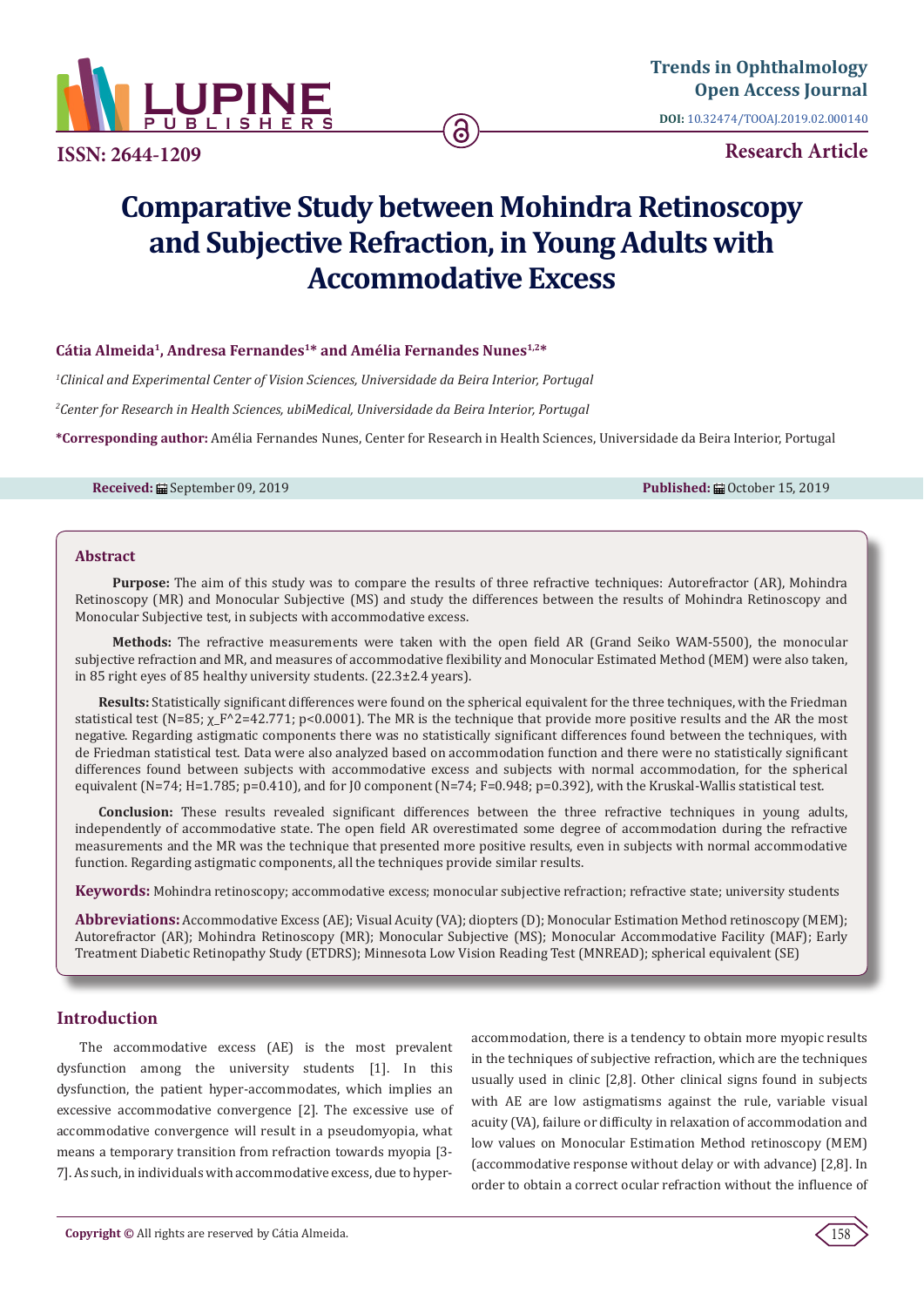accommodation, cycloplegic refraction should be used. The active principle of the drugs used is to relax and paralyze accommodation [2,3]. Cycloplegic retinoscopy, in addition to Subjective refraction, is a technique considered standard in the measurement of the refractive state [9]. However, it is associated with temporary symptoms of blurred vision, photophobia and discomfort due to paralysis of the accommodation. In addition, Cycloplegic Retinoscopy is contraindicated in people with heart problems, primary glaucoma, people prone to glaucoma (narrow anterior chamber angle), and hypersensitivity to any of the excipients of the drug [9-11].

According to Mohindra, the Mohindra Retinoscopy is a good substitute technique for Cycloplegic Retinoscopy and provides similar results when used the correct correction factor, without the disadvantages indicated, a fact supported by other authors [9,12,13]. Recently, the use of open field autorefractor has become a widely used technique for measuring refractive state [9]. There is scientific evidence showing that the use of the autorefractor, without cycloplegics, has a reasonable precision when compared to the values obtained by Cycloplegic Retinoscopy and Subjective Refraction [9,14-17]. However, there are also studies that show that the autorefractors without cycloplegics, fails to completely neutralize patients accommodation. In these studies, the results obtained by open field autorefractor leaded to a reduction in the accuracy of measurements between 0.01 and 0.38 diopters (D) towards myopia. This fact is especially relevant in people with large accommodative reserves [9,17-19]. The aim of this study was to compare the results of three non-cycloplegics refractive techniques: Autorefractor (AR), Mohindra Retinoscopy (MR) and Monocular Subjective refraction (MS), in university students. The purpose of this study was to evaluate the results of MR and the results of MS technique, to understand if the accommodation is being compensated, in addition to patients ametropia.

### **Methods**

The data acquisition was performed between October 2017 and January 2018, at the Optometry Laboratory and the Clinical and Experimental Center of Vision Sciences. The project complied with the directives of the Helsinki Declaration and was approved by the Ethics Committee (CE-UBI-Pj-2018-002). Participants signed a free and informed consent, after knowing the nature of the study. A total of 85 university students' volunteers (37 women and 48 men), aged between 18 and 30 years (mean age of 22.3±2.4 years), were evaluated. None of the subjects had strabismus, amblyopia, previous history of refractive surgery or pregnancy. Participants were also excluded from taking medication that would interfere with accommodative function. Inclusion factors were the achievement of usual visual acuity better or equal to 0.1 logMAR and presentation for optometric evaluation without contact lenses. Refractive and accommodative measures were taken. In order to study the refractive function.

### **The following acquisitions were made:**

**a)** Refractive and accommodative measures were taken. In order to study the refractive function, the following acquisitions were made: Monocular habitual VA at 4 meters, using wellcontrasted ETDRS charts for far vision.

**b)** Mohindra Retinoscopy (MR), using test glasses, loose lenses, and esquiascopia rules.

**c)** Monocular Subjective Refraction (MS), using a CSO LCD monitor, in logMAR scale, test glasses and loose lenses. and

**d)** Autorefractor (AR), using the Grand Seiko WAM-5500 open-field autorefractor (Japan) with visual stimulus at far of 1.0 logMAR.

# **The following clinical tests were performed for the study of the accommodative function:**

**a)** Monocular Accommodative Facility (MAF), performed on the habitual compensation of the subjects, using lens flippers of ±2.00 D and MNREAD chart with a stimulus of 0.2 logMAR; and

**b)** MEM, using an accommodative stimulus of 0.2 logMAR and spherical lenses.

The MR and the MS were performed by different researchers, to guarantee a greater veracity of the results, since the researchers didn't know the value of one of the refractive techniques. MR was performed in a completely dark room after the volunteer had his eyes closed for five minutes to allow relaxation of accommodation. The measurement was taken in the right eye over the test glasses and it was used a combination of spherical and cylindrical loose lenses, with the left eye occluded. The volunteers were instructed to look right into the light of retinoscope, that was 50 centimeters away. After de procedure of retinoscopy, a value of +1.25 D was withdrawn from the final result.

# **Results**

Considering the usual refraction of the volunteers who participated in this study, 44.7% had myopia, 52.9% were emmetropic, and 2.4% had hyperopia. The spherical equivalent of the usual refraction was divided according to criteria provided by the American Academy of Optometry [20,21]. The usual refractive error of the sample ranged from -7.75 to +2.25 spherical diopters. The maximum magnitude of astigmatism was -3.75 cylindrical diopters. For the comparative study between the results of the different refractive techniques used in this work, the powers obtained in sphero-cylindrical form were converted to their vector components according to Thibos [22]. The spherical equivalent (SE) and the astigmatic components in horizontal/vertical  $(J_0)$ and oblique  $(I_{45})$  directions were calculated according to the expressions:

$$
SE = S + \frac{c}{2}
$$

159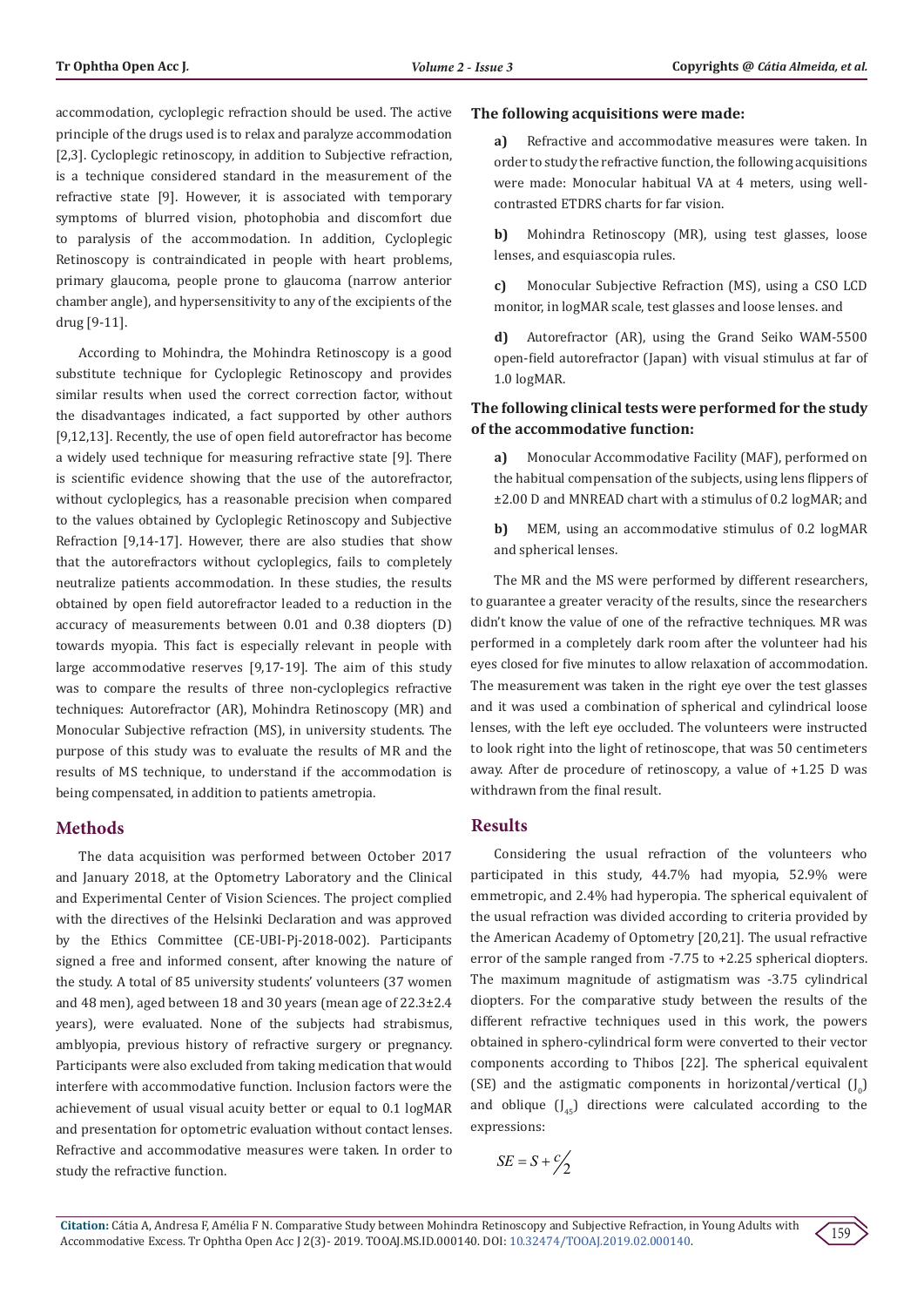$$
J_0 = -\frac{c}{2} \times \cos(2 \times axis)
$$
  

$$
J_{45} = -\frac{c}{2} \times \sin(2 \times axis)
$$

The graphs of (Figure 1) show the distribution of the values for the SE (part A),  $J_0$  (part B) and  $J_{45}$  (part C) components, obtained by each of the refractive techniques: AR, MS and MR. With respect to the SE component, it can be observed that of the three refractive techniques used, the open field AR was the method that presented more myopic values. The MR presented median results very similar to those of MS, although with slightly more positive values. Regarding the  $J_0$  component, it is observed that the median is slightly more positive in MR. The MS test presented median values very similar to the open field AR, for the  $J_0$  component. With respect to  $J_{45}$  component, the results are similar in all three refractive techniques. (Table 1) reports the mean and standard deviation of the SE,  $J_0$  and  $J_{45}$  components of the three refractive techniques. It is possible to observe that the mean differences between the techniques are around ±0.25 D, and MR presents slightly more positive values and the AR the more negative for the SE component. The comparison of the results of the three refractive

techniques shows that for the SE component, the AR provides more myopic values, whereas the MR gives more hypermetropy values, and for the  $J_0$  and  $J_{45}$  components the techniques provide similar results. The differences found through the Friedman test, for the SE component are statistically significant,  $\int_{2.85}$ =42.771, p<0.0001) and the multiple mean comparisons reveals that there are statistically significant differences between all pairs of techniques. For the  $J_0$  component, the interpretation of the statistically test result  $\binom{2.85}{2.85}$ =6.607, p=0.037) indicates that this component also presents significant differences, however through the multiple mean comparison test it is verified that there is no statistical evidence to state that there are differences between any pair of techniques. For the  $J_{45}$  component the differences between the techniques are not significant  $\int_{2.85}$ =5.801, p=0.055).

**Table 1:** Descriptive statistics (mean±SD) for the SE,  $J_0$  and  $J_{45}$ components, of the three refractive techniques.

|              | <b>AR</b><br>Mean <sup>±1</sup> SD | Sub<br>Mean±1 SD | <b>MR</b><br>Mean±1 SD |
|--------------|------------------------------------|------------------|------------------------|
| SE (D)       | $-1.02 \pm 1.65$                   | $-0.91 \pm 1.71$ | $-0.73 \pm 1.64$       |
| $J_0(D)$     | $0.21 \pm 0.47$                    | $0.19 \pm 0.45$  | $0.23 \pm 0.50$        |
| $J_{45}$ (D) | $0.04 \pm 0.29$                    | $0.02 \pm 0.29$  | $0.01 \pm 0.34$        |



In order to analyze the relationship between the accommodative state and refraction, the sample was stratified according to the accommodative state in the following categories: normal accommodation, definite accommodative excess, suspected accommodative excess, and other types of accommodative alterations. To carry out this division, the MAF and MEM test standards were used and are summarized in (Table 2). In this analysis, only the categories of normal accommodation, suspected accommodative excess and definite accommodative excess were considered, excluding subjects who presented other types of accommodative alterations. In order to compare the results of the refractive techniques, as a function of the accommodative state, two new variables,  $\Delta SE$  and  $\Delta J_{0'}$ , were created, characterized by the difference between MR results and the MS results, for the SE component and for the  $J_0$  component, respectively. Only the SE and  $J_0$  components were studied since they are the parameters mentioned in the literature as those that can be associated with the accommodative excess that is, pseudomyopia and low astigmatism against the rule. (Table 3) shows the mean difference and the level of statistical significance among refractive techniques.

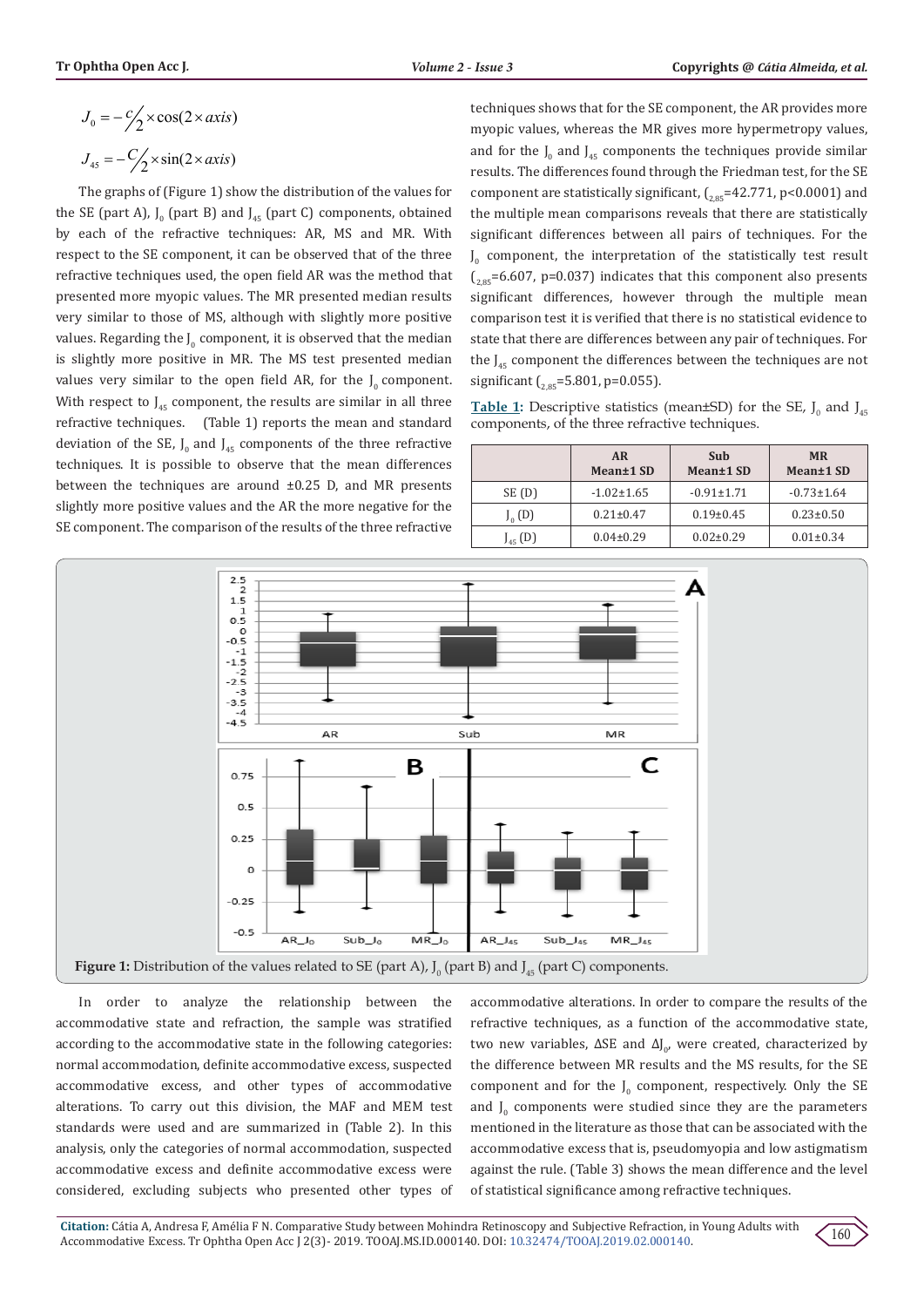**Table 2:** Division of the sample by type of accommodation and its frequency.

| <b>Type of accommodation</b>    | Criteria                                                                      | Frequency of occurrence (%) |
|---------------------------------|-------------------------------------------------------------------------------|-----------------------------|
| Normal accommodation            | $FAM \geq 6$ cpm and<br>$0.00 \leq MEM \leq 0.75$                             | 47.1                        |
| Suspected accommodative excess  | FAM <6 cpm (difficulty/failure with positive lenses) or<br>$MEM \le -0.25$    | 28.2                        |
| Definite accommodative excess   | FAM < 6cpm (difficulty/failure with positive lenses) and<br>$MEM \leq 0.00 D$ | 11.8                        |
| Other accommodative alterations | None of the above                                                             | 12.9                        |

**Table 3:** Mean difference and the level of statistical significance for the  $\Delta SE$  and  $\Delta J_{0'}$  of the three refractive techniques.

| $MR-Sub$     |                  |         |                         |  |  |
|--------------|------------------|---------|-------------------------|--|--|
|              | Mean $\pm SD(D)$ | p-value | <b>Statistical test</b> |  |  |
| ΔSE          | $0.19 \pm 0.44$  | 0.410   | Kruskal-Wallis          |  |  |
| $\Delta J_0$ | $0.04 \pm 0.24$  | 0.392   | One-Way ANOVA           |  |  |

In order to graphically analyze these small differences between accommodative groups, the box plots of the SE and  $J_0$  components are shown in (Figures 2 & 3), respectively. The comparison of the results of the MR and MS techniques, as a function of the accommodative state, shows that for the SE component (ΔSE = MR-MS) the subjects with definite AE are those with higher mean values, meaning that the value obtained by the MS tends to be more myopic than the one obtained by MR. for the component  $J_0$ 

 $(d)_{0}$  = MR-MS), the subjects with definite AE present lower average values, meaning that the results obtained by the MS tend to be more positive (presence of astigmatism against the rule) than those obtained by MR. Despite the differences observed graphically, there was no statistical evidence that those differences were statistically significant, for none of the components, SE  $(H_{274} = 1.785, p = 0.410)$ and  $J_0$  (F<sub>2,74</sub>=0.948, p=0.392).





**Citation:** Cátia A, Andresa F, Amélia F N. Comparative Study between Mohindra Retinoscopy and Subjective Refraction, in Young Adults with Accommodative Excess. Tr Ophtha Open Acc J 2(3)- 2019. TOOAJ.MS.ID.000140. DOI: [10.32474/TOOAJ.2019.02.000140](http://dx.doi.org/10.32474/TOOAJ.2019.02.000140).

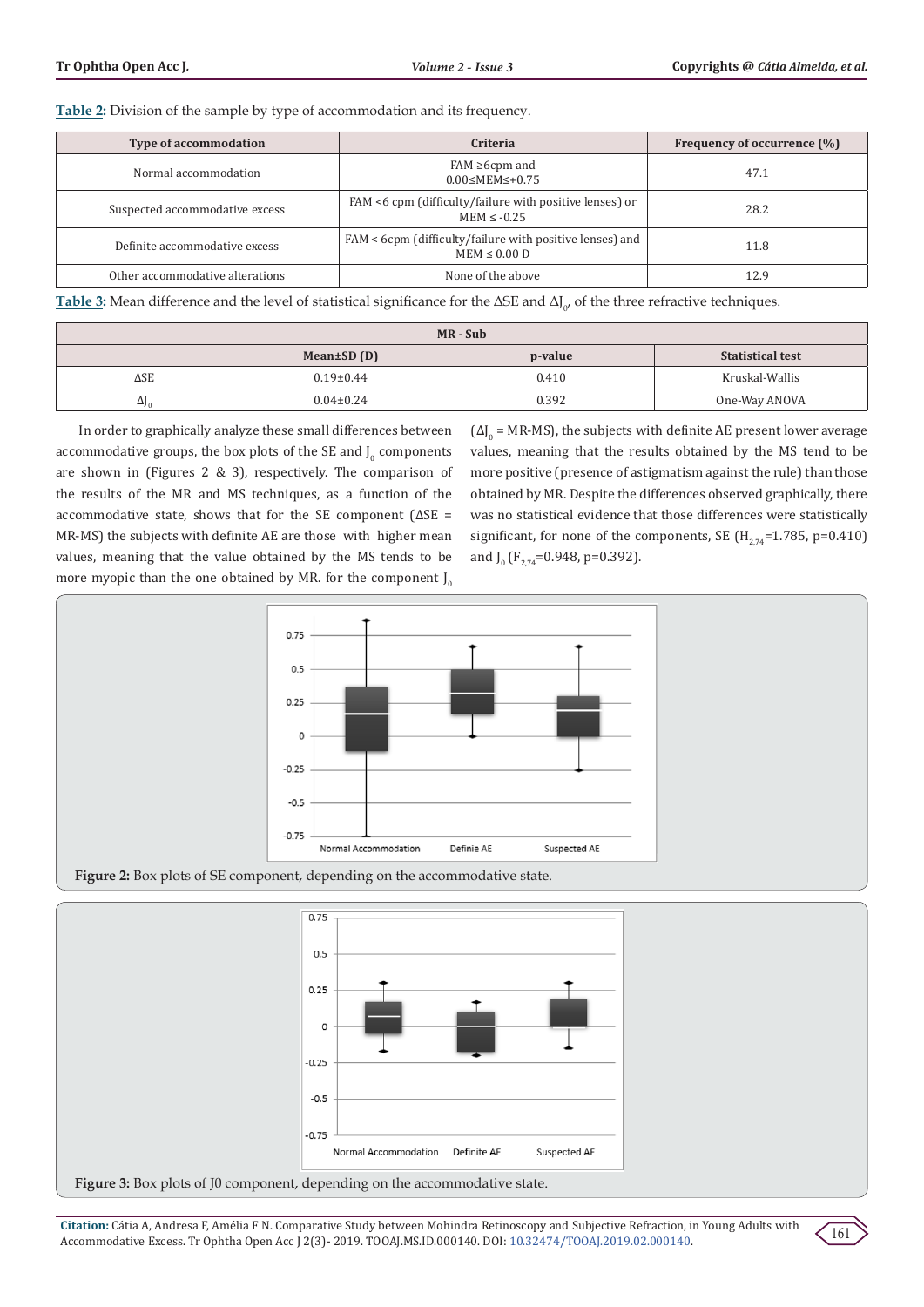## **Discussion**

The most prevalent spherical ametropia found in this study was myopia, with the low magnitude being the most frequent, which agrees with what is reported in the literature, for the same classification criteria for ametropia [23,24]. In relation to astigmatism, there was a greater predominance of astigmatism with the rule, a fact that has also been announced by other authors in young populations [25-28]. Regarding the accommodative state, the sample was divided according to the accommodative state in normal accommodation, definite accommodative excess, suspected accommodative excess and other accommodative alterations. Of the 85 volunteers, 11.8% were classified as having definite accommodative excess, 28.2% with suspected accommodative excess, 47.1% with normal accommodation and 12.9% with other accommodative alterations. The frequency rate found has a value within the same order of magnitude as those indicated by Porker et al, although slightly higher, a situation that is expected, as reported in the literature, due to the change in visual habits derived from the increasing use of new technologies and the increase of hours of intensive study that a higher education requires [1,29]. The main objective of this study was to determine if subjects with an accommodative excess presented differences between the refractive results obtained by an objective technique and a subjective one, performed routinely in clinical practice. As a subjective technique, we used the subjective test because it was considered the standard refractive examination and as objective technique, we used the MR because it is considered the objective refractive technique that presents values closer to those of the Cycloplegic Retinoscopy [9,15,30]. The identification of subjects with accommodative excess was based on the interpretation of the results of the MEM test and the MAF test, following the criteria suggested by other authors [31- 33].

The results revealed significant differences in SE component between three refractive techniques, and these differences were found to be identical in all groups, regardless of the accommodative state of the volunteers. The open-field AR tends to overestimate some degree of accommodation during refractive measurements, in university students, providing slightly more myopic values than the other techniques, which is also found by other authors and is well documented in the scientific literature [9,17,34,35]. Comparing the open field AR and MS techniques, although statistically significant differences were found through the Friedman test and the multiple mean comparison, these differences present a mean variation of ±0.11 D. These results are in line with those reported by Sheppard and others, who found differences between these two techniques ranging from 0.01 to 0.38 D, with the open field AR presenting the most negative values [35]. The results of this work showed that MR was the technique that provided less myopic results. Even in subjects with normal accommodation, the differences between MR and MS were around ±0.18 D. MR provided less myopic values than the MS, which coincides with the mentioned by Natarajan et al. This author

concludes that although the values are similar, MR provides slightly higher values, possibly due to the accommodative tone of +0.75 D [36]. A single accommodative tonus value may not be advisable for all age groups and further studies should be conducted in relation to this. The results of this present study showed that for the age group of university students, the accommodative tone value of +0.75 D may not be the most adequate, since more hypermetropic values were obtained with the MR, compared to MS. Regarding the astigmatic components, no statistically significant differences were found between the refractive techniques. This means that all the techniques used provided similar results in relation to astigmatism, which is in line with found by Mohindra [37].

These results show that there are statistically significant differences for the SE component throughout the sample, with MR providing more positive results for all individuals, around ±0.25 D, regardless of the accommodative state. Although the findings are statistically significant, clinical routine may be interpreted as having little significance. However, the results of this study showed that the prescription of university students may be overvaluing myopia. Since myopia is the refractive error most prevalent globally, it is strongly related to the excessive use of the near vision [24,38,39]. University students make use of near vision because of the intensive study hours a high education requires. As such, this greater accommodative effort may influence refractive outcomes. The accommodation factor is quite controlled in children, however, there doesn't seem to be much interest in being controlled in older age groups. Given the changes in lifestyles, increased use of near vision, and increased rates of myopia, university students are expected to present accommodative reserves that may interfere with manual refraction, if they are not controlled. More studies within this area are needed to study the effect of accommodation on refraction in young adults using cycloplegic refraction. As future work, one aspect that deserves attention is to verify if the correction factor of +1.25 D proposed by Mohindra, in this age group, is updated, considering that this study happened in the year of 1977, and until the date there are not studies that verify if it is a good correction factor, in order to minimize the influence of working distance and tonic accommodation. Another aspect that should by studied is the effect of accommodation on refraction in young adults and students, because of the great use of the near work.

#### **References**

- 1. [Porcar E, Martinez Palomera A \(1997\) Prevalence of general binocular](https://www.ncbi.nlm.nih.gov/pubmed/9097328) [dysfunctions in a population of university students. Optom Vis Science](https://www.ncbi.nlm.nih.gov/pubmed/9097328) [74\(2\): 111-113.](https://www.ncbi.nlm.nih.gov/pubmed/9097328)
- 2. [Scheiman M, Wick B \(2014\) Clinical management of binocular vision :](https://www.researchgate.net/publication/304823071_Clinical_management_of_binocular_vision_Heterophoric_accommodative_and_eye_movement_disorders_Fourth_edition) [Heterophoric, Accommodative, and Eye Movement Disorders \(](https://www.researchgate.net/publication/304823071_Clinical_management_of_binocular_vision_Heterophoric_accommodative_and_eye_movement_disorders_Fourth_edition)4<sup>th</sup> edn), [Wolters Kluwer/Lippincott Williams & Wilkins, Philadelphia, USA.](https://www.researchgate.net/publication/304823071_Clinical_management_of_binocular_vision_Heterophoric_accommodative_and_eye_movement_disorders_Fourth_edition)
- 3. [Seaber JH \(1966\) Pseudomyopia in Exodeviations. Am Orthopt J 16\(1\):](https://www.ncbi.nlm.nih.gov/pubmed/5936923) [67-72.](https://www.ncbi.nlm.nih.gov/pubmed/5936923)
- 4. [Jayakumar M, Kaul S, Jayakumar N \(2012\) Pseudomyopia in intermittent](https://www.ncbi.nlm.nih.gov/pubmed/23202407/) [exodeviation. Indian J Ophthalmol 60\(6\): 578-579.](https://www.ncbi.nlm.nih.gov/pubmed/23202407/)

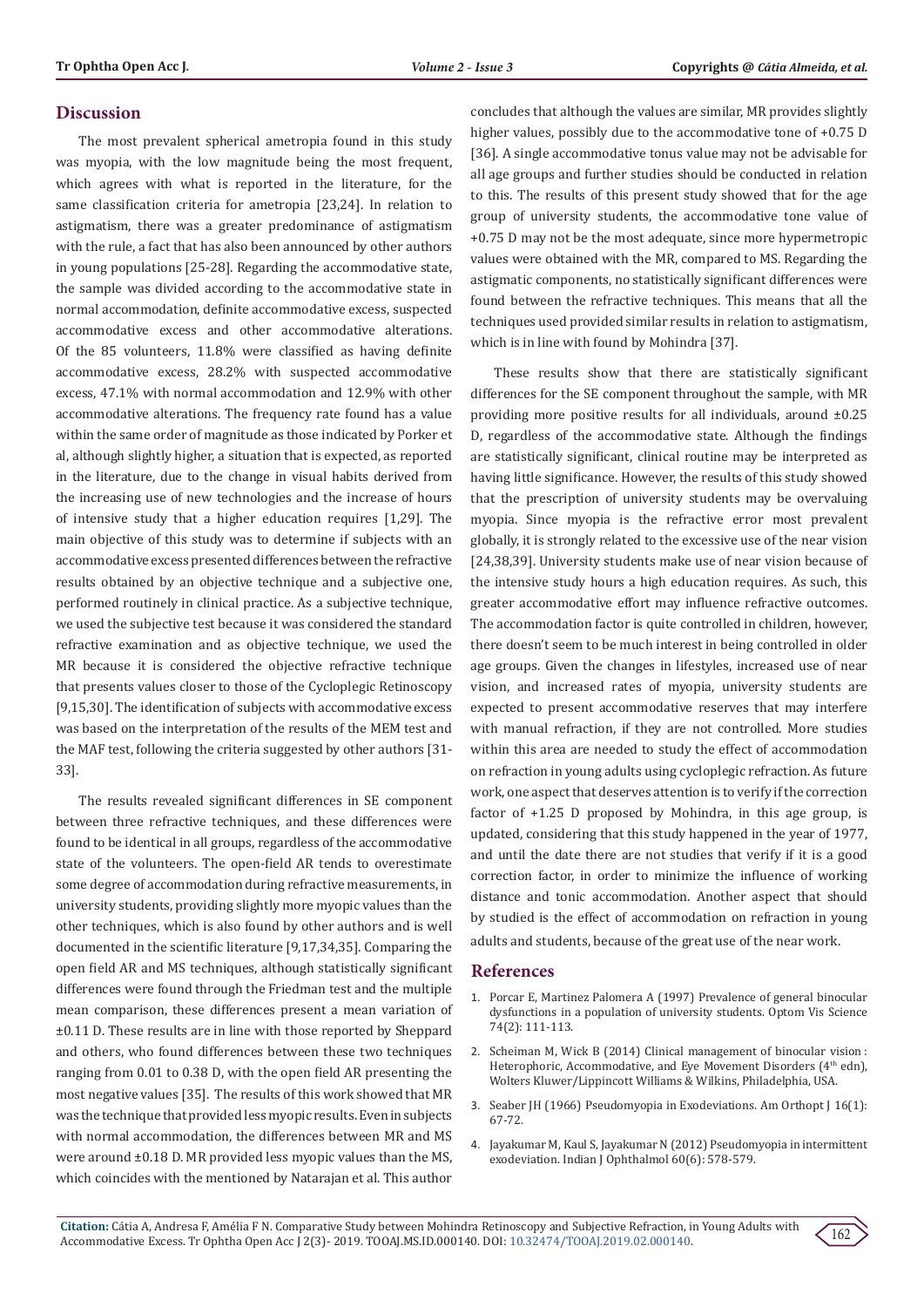- 5. [Stratos AA, Peponis VG, Portaliou DM, Stroubini TE, Skouriotis S, et al.](https://www.ncbi.nlm.nih.gov/pubmed/21822161)  [\(2011\) Secondary Pseudomyopia Induced by Amisulpride. Optom Vis](https://www.ncbi.nlm.nih.gov/pubmed/21822161)  [Science 88\(11\): 1380-1382.](https://www.ncbi.nlm.nih.gov/pubmed/21822161)
- 6. [Jones R \(1990\) Physiological Pseudomyopia: Optometry and Vision](https://wwww.unboundmedicine.com/medline/citation/2216328/Physiological_pseudomyopia_)  [Science. Optom Vis Sci 67\(8\): 610-616.](https://wwww.unboundmedicine.com/medline/citation/2216328/Physiological_pseudomyopia_)
- 7. [Chan R, Paul M, Trobe JD \(2002\) Spasm of Accommodation Associated](https://www.ncbi.nlm.nih.gov/pubmed/11937900)  [with Closed Head Trauma: Journal of Neuro-Ophthalmology. J Neuro-](https://www.ncbi.nlm.nih.gov/pubmed/11937900)[Ophthalmology 22\(1\): 15-17.](https://www.ncbi.nlm.nih.gov/pubmed/11937900)
- 8. [Elliott DB \(2007\) Clinical procedures in primary eye care. \(](https://www.elsevier.com/books/clinical-procedures-in-primary-eye-care/elliott/978-0-7506-8896-3) $3<sup>rd</sup>$  edn).
- 9. [Choong YF, Chen AH, Goh PP \(2006\) A Comparison of Autorefraction and](https://www.ncbi.nlm.nih.gov/pubmed/16815252)  [Subjective Refraction With and Without Cycloplegia in Primary School](https://www.ncbi.nlm.nih.gov/pubmed/16815252)  [Children. Am J Ophthalmol 142\(1\): 68-74.](https://www.ncbi.nlm.nih.gov/pubmed/16815252)
- 10. [Vasudevan B, Ciuffreda KJ, Meehan K, Grk D, Cox M \(2016\) Comparison](https://www.ncbi.nlm.nih.gov/pubmed/26888570)  [of objective refraction in darkness to cycloplegic refraction: A pilot](https://www.ncbi.nlm.nih.gov/pubmed/26888570)  [study. Clin Exp Optom 99\(2\): 168-172.](https://www.ncbi.nlm.nih.gov/pubmed/26888570)
- 11. [Yeotikar NS, Bakaraju CR, Reddy RPS, Prasad K \(2007\) Cycloplegic](https://www.tandfonline.com/doi/abs/10.1080/09500340600855346?journalCode=tmop20)  [refraction and non-cycloplegic refraction using contralateral fogging: a](https://www.tandfonline.com/doi/abs/10.1080/09500340600855346?journalCode=tmop20)  [comparative study. J Mod Opt 54\(9\): 1317-1324.](https://www.tandfonline.com/doi/abs/10.1080/09500340600855346?journalCode=tmop20)
- 12. [Mohindra I, Molinari JF \(1979\) Near retinoscopy and cycloplegic](https://www.ncbi.nlm.nih.gov/pubmed/484702)  [retinoscopy in early primary grade schoolchildren. Am J Optom Physiol](https://www.ncbi.nlm.nih.gov/pubmed/484702)  [Opt 56\(1\): 34-38.](https://www.ncbi.nlm.nih.gov/pubmed/484702)
- 13. [Borghi RA, Rouse MW \(1985\) Comparison of refraction obtained by](https://www.ncbi.nlm.nih.gov/pubmed/3985109)  ["near retinoscopy" and retinoscopy under cycloplegia. Am J Optom](https://www.ncbi.nlm.nih.gov/pubmed/3985109)  [Physiol Opt 62\(3\): 169-172.](https://www.ncbi.nlm.nih.gov/pubmed/3985109)
- 14. [Steele G, Ireland D, Block S \(2003\) Cycloplegic autorefraction results in](https://www.ncbi.nlm.nih.gov/pubmed/12917576)  [pre-school children using the Nikon Retinomax Plus and the Welch Allyn](https://www.ncbi.nlm.nih.gov/pubmed/12917576)  [SureSight. Optom Vis Sci 80\(8\): 573-577.](https://www.ncbi.nlm.nih.gov/pubmed/12917576)
- 15. [Davies LN, Mallen EAH, Wolffsohn JS, Gilmartin B \(2003\) Clinical](https://www.ncbi.nlm.nih.gov/pubmed/12692490)  [evaluation of the Shin-Nippon NVision-K 5001/Grand Seiko WR-5100K](https://www.ncbi.nlm.nih.gov/pubmed/12692490)  [autorefractor. Optom Vis Sci 80\(4\): 320-324.](https://www.ncbi.nlm.nih.gov/pubmed/12692490)
- 16. [Harvey EM, Miller JM, Wagner LK, Dobson V \(1997\) Reproducibility and](https://www.ncbi.nlm.nih.gov/pubmed/9505815)  [accuracy of measurements with a hand held autorefractor in children. Br](https://www.ncbi.nlm.nih.gov/pubmed/9505815)  [J Ophthalmol 81\(11\): 941-948.](https://www.ncbi.nlm.nih.gov/pubmed/9505815)
- 17. [Wesemann W, Dick B \(2000\) Accuracy and accommodation capability of](https://www.ncbi.nlm.nih.gov/pubmed/10646148)  [a handheld autorefractor. J Cataract Refract Surg 26\(1\): 62-70.](https://www.ncbi.nlm.nih.gov/pubmed/10646148)
- 18. [Zhao J, Mao J, Luo R, Li F, Pokharel GP, et al. \(2004\) Accuracy of](https://www.ncbi.nlm.nih.gov/pubmed/14747761)  [noncycloplegic autorefraction in school-age children in China. Optom](https://www.ncbi.nlm.nih.gov/pubmed/14747761)  [Vis Sci 81\(1\): 49-55.](https://www.ncbi.nlm.nih.gov/pubmed/14747761)
- 19. Barry JC, Kö[nig HH \(2001\) Non-cycloplegic screening for amblyopia via](https://www.ncbi.nlm.nih.gov/pubmed/11567961)  [refractive findings with the Nikon Retinomax hand held autorefractor in](https://www.ncbi.nlm.nih.gov/pubmed/11567961)  [3 year old kindergarten children. Br J Ophthalmol 85\(10\): 1179-1182.](https://www.ncbi.nlm.nih.gov/pubmed/11567961)
- 20. [Goss DA, Grosvenor T, Keller JT, Marsh-Tootle W, Norton T, et al. \(2006\)](https://www.aoa.org/documents/optometrists/CPG-15.pdf)  [Care of the Patient with Myopia. American Optometric Association.](https://www.aoa.org/documents/optometrists/CPG-15.pdf)
- 21. [Moore BD, Augsburger AR, Ciner EB, Cockrell DA, Fern K, et al. \(2003\)](https://www.aoa.org/documents/optometrists/QRG-16.pdf)  [Care of the Patient with Hyperopia. American Optometric Association.](https://www.aoa.org/documents/optometrists/QRG-16.pdf)
- 22. [Thibos LN, Horner D \(2001\) Power vector analysis of the optical outcome](https://www.ncbi.nlm.nih.gov/pubmed/11165859)  [of refractive surgery. J Cataract Refract Surg 27\(1\): 80-85.](https://www.ncbi.nlm.nih.gov/pubmed/11165859)
- 23. [Hirsch MJ \(1961\) A longitudinal study of refractive state of children](https://www.ncbi.nlm.nih.gov/pubmed/13907707) [during the first six years of school-a preliminary report of the Ojai study.](https://www.ncbi.nlm.nih.gov/pubmed/13907707) [Am J Optom Arch Am Acad Optom 38: 564-571.](https://www.ncbi.nlm.nih.gov/pubmed/13907707)
- 24. [Matamoros E, Ingrand P, Pelen F, Bentaleb Y, Weber M, et al. \(2015\)](https://www.ncbi.nlm.nih.gov/pubmed/26559276/) [Prevalence of Myopia in France: A Cross-Sectional Analysis Medicine](https://www.ncbi.nlm.nih.gov/pubmed/26559276/) [\(Baltimore\) 94\(45\).](https://www.ncbi.nlm.nih.gov/pubmed/26559276/)
- 25. [Heidary G, Ying GS, Maguire MG, Young TL \(2005\) The association of](https://www.ncbi.nlm.nih.gov/pubmed/15829852) [astigmatism and spherical refractive error in a high myopia cohort.](https://www.ncbi.nlm.nih.gov/pubmed/15829852) [Optom Vis Sci 82\(4\): 244-247.](https://www.ncbi.nlm.nih.gov/pubmed/15829852)
- 26. [Rezvan F, AbbasAli Yekta B, Hassan Hashemi B, Shiva Mehravaran](http://irjo.org/browse.php?a_id=545&sid=1&slc_lang=en) [B, Ostadimoghaddam H, et al. \(2011\) The Association between](http://irjo.org/browse.php?a_id=545&sid=1&slc_lang=en) [Astigmatism and Spherical Refractive Error in A Clinical Population.](http://irjo.org/browse.php?a_id=545&sid=1&slc_lang=en) [Iranian Journal of Ophthalmology 23\(4\): 37-42.](http://irjo.org/browse.php?a_id=545&sid=1&slc_lang=en)
- 27. [Mandel Y, Stone RA, Zadok D \(2010\) Parameters Associated with the](https://www.ncbi.nlm.nih.gov/pubmed/19797211) [Different Astigmatism Axis Orientations](https://www.ncbi.nlm.nih.gov/pubmed/19797211). Invest Ophthalmol Vis Sci [51\(2\): 723-730.](https://www.ncbi.nlm.nih.gov/pubmed/19797211)
- 28. [Farbrother JE, Welsby JW, Guggenheim JA \(2004\) Astigmatic axis is](https://www.ncbi.nlm.nih.gov/pubmed/14747757) [related to the level of spherical ametropia. Optom Vis Sci 81\(1\): 18-26.](https://www.ncbi.nlm.nih.gov/pubmed/14747757)
- 29. [Gur S, Ron S, Heicklen-Klein A \(1994\) Objective evaluation of visual](https://www.ncbi.nlm.nih.gov/pubmed/7949062) [fatigue in VDU workers. Occup Med 44\(4\): 201-204.](https://www.ncbi.nlm.nih.gov/pubmed/7949062)
- 30. [Elliott DB \(2017\) What is the appropriate gold standard test for](https://www.ncbi.nlm.nih.gov/pubmed/28211178) [refractive error? Ophthalmic Physiol Opt 37\(2\): 115-117.](https://www.ncbi.nlm.nih.gov/pubmed/28211178)
- 31. [Allen PM, O Leary DJ \(2006\) Accommodation functions: Co-dependency](https://www.ncbi.nlm.nih.gov/pubmed/16009391) [and relationship to refractive error. Vision Res 46\(4\): 491-505.](https://www.ncbi.nlm.nih.gov/pubmed/16009391)
- 32. [Rouse MW, London R, Allen DC \(1982\) An evaluation of the monocular](https://www.ncbi.nlm.nih.gov/pubmed/7072827) [estimate method of dynamic retinoscopy. Am J Optom Physiol Opt 59\(3\):](https://www.ncbi.nlm.nih.gov/pubmed/7072827) [234-239.](https://www.ncbi.nlm.nih.gov/pubmed/7072827)
- 33. [Wick B, Gall R, Yothers T \(2002\) Clinical testing of accommodative](https://www.ncbi.nlm.nih.gov/pubmed/12365701) [facility: part III. Masked assessment of the relation between visual](https://www.ncbi.nlm.nih.gov/pubmed/12365701) [symptoms and binocular test results in school children and adults.](https://www.ncbi.nlm.nih.gov/pubmed/12365701) [Optometry 73\(3\): 173-181.](https://www.ncbi.nlm.nih.gov/pubmed/12365701)
- 34. Lowery JP, Joachim A, Olson R, Peel J, Pearce NN (2005) Autorefraction vs. Retinoscopy: A comparison of non cycloplegic measures in a pediatric sample. J Behav Optom 16(1): 3-8.
- 35. [Sheppard AL, Davies LN \(2010\) Clinical evaluation of the Grand Seiko](https://www.ncbi.nlm.nih.gov/pubmed/20444118) [Auto Ref/Keratometer WAM-5500. Ophthalmic Physiol Opt 30\(2\): 143-](https://www.ncbi.nlm.nih.gov/pubmed/20444118) [151.](https://www.ncbi.nlm.nih.gov/pubmed/20444118)
- 36. Natarajan M, Sowbhagya H, Hemalatha B, Santosh P (2016) A novel method to screen and correct refractive errors in a camp scenario. Eur J Biomed Pharm Sci 3(4): 525-537.
- 37. [Mohindra I \(1977\) Comparison of near retinoscopy and subjective](https://www.ncbi.nlm.nih.gov/pubmed/900252) [refraction in adults. Am J Optom Physiol Opt 54\(5\): 319-322.](https://www.ncbi.nlm.nih.gov/pubmed/900252)
- 38. [Williams KM, Verhoeven VJM, Cumberland P, Bertelsen G, Wolfram C, et](https://www.ncbi.nlm.nih.gov/pubmed/25784363) [al. \(2015\) Prevalence of refractive error in Europe: the European Eye](https://www.ncbi.nlm.nih.gov/pubmed/25784363) [Epidemiology \(E\(3\)\) Consortium. Eur J Epidemiol 30\(4\): 305-315.](https://www.ncbi.nlm.nih.gov/pubmed/25784363)
- 39. [Muhamedagic L, Muhamedagic B, Halilovic EA, Halimic JA, Stankovic A,](https://www.ncbi.nlm.nih.gov/pubmed/24944532) [et al. \(2014\) Relation between near work and myopia progression in](https://www.ncbi.nlm.nih.gov/pubmed/24944532) [student population. Mater Sociomed 26\(2\): 100-103.](https://www.ncbi.nlm.nih.gov/pubmed/24944532)

163